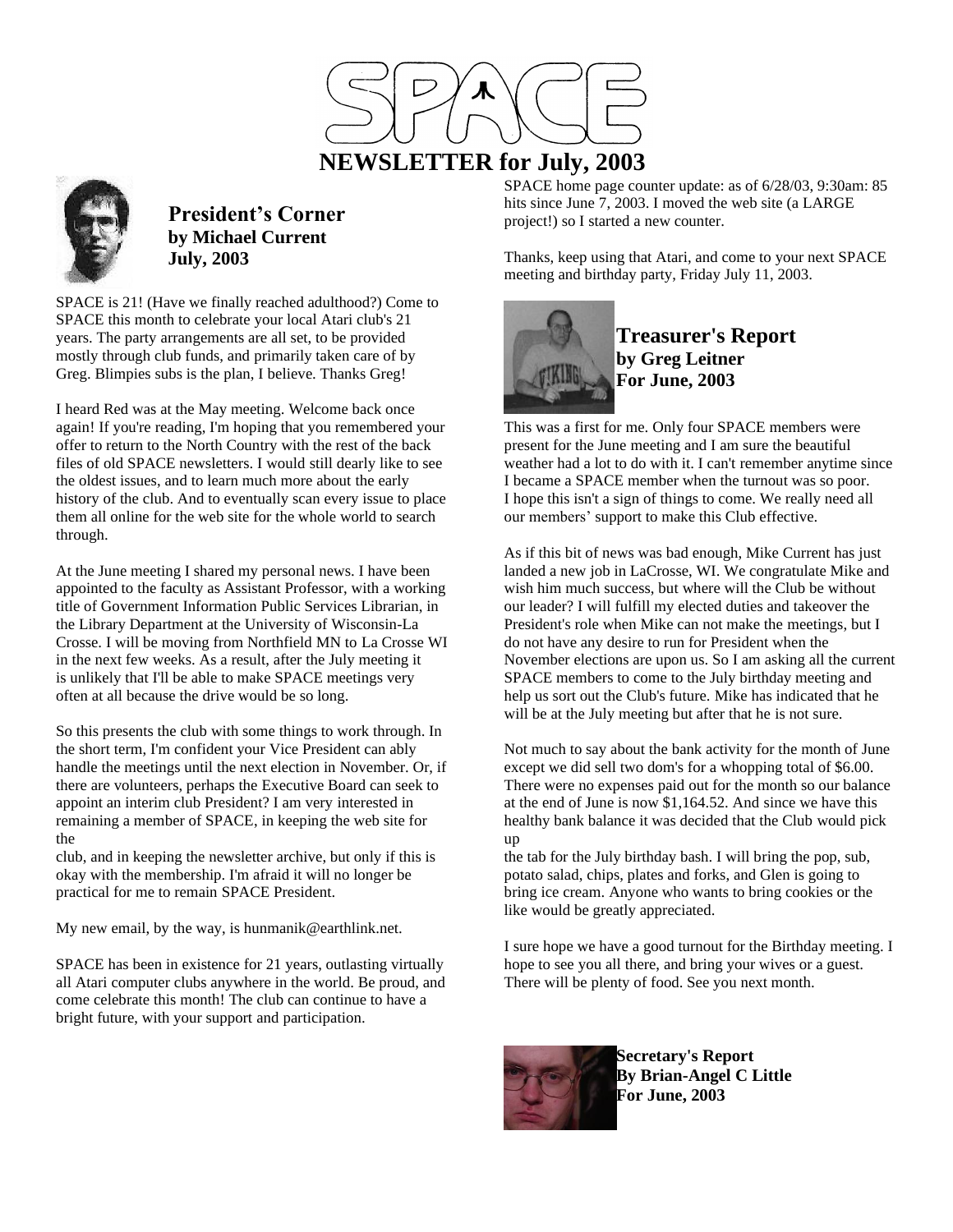Since Brian could not make the June meeting I am submitting the report on his behalf, Greg.

The June 2003 SPACE meeting began at 7:40 PM. The May minutes were not available since Brian could not make the May meeting and Nolan took the minutes in his place. Since Nolan could not make the June meeting the members that were present tried the best we could to recount the activity from the May meeting.

I gave the financial information for the period beginning and ending the month of May and stated that the bank balance was currently \$1,158.52. I also reported that the City of Falcon Heights still had not billed the Club for the rent for the first six months of 2003. This would total \$150.00 and bring our bank balance down to about \$1,000.00.

Glen presented his dom for the month and it contained quite a few basic game programs. We had lots of fun trying to play one that didn't have instructions and after quite a while we finally figured it out.

Glen gave the membership count of seventeen, which is no change from last month.

Since Nolan was not present we did not get his BBS report for the month but we understand that his web page was running successfully.

No old business to discuss but there was new business. An ST user wanted to know if the Club was interested in buying a large number of her commercial games. I had e-mailed her back and said we would not buy them but if she wanted to donate them then the Club may pay the postage to get them here. I suggested that if she wanted to sell them then E-bay would be her best bet. I asked her to e-mail me her decision but she hasn't done so, and I guess the case is closed.

Atari Video Club is holding and event called the Video Game Summit in Lombard, IL, and they wanted to know if the SPACE Club had any interest in attending and displaying. We thought that maybe Lance with his business would be interested so Mike was going to e-mail him the info.

Mike Current, President of SPACE has announced that he will be starting a new job in August. Unfortunately for the Club he will be working in LaCrosse, WI and will have a 2-1/2 hr. drive to get to meetings and then the same time to get back home. He didn't think this was very feasible so it looks like we are going to pursue a new President when the Fall elections are held. We congratulate Mike on his new job and wish him all the best, and at the same time we would really, really miss him. I hope someone out there has the ambition to take on the job, and in the meantime I will assume the role as President when Mike cannot make the upcoming meetings.

We talked about the meal for the Birthday party in July and we decided on Blimpie subs. I will pick this up along with most of the fixings. All we really need is for the members to show up and participate in the fun. Glen has volunteered to bring ice cream and if someone else brings cookies or other

dessert we should be all set. Bring a guest.

That's about it for the June meeting and we ended at about 8:15 PM.

\*\*\*\*\*\*\*\*\*\*\*\*\*\*\*\*\*\*\*\*\*\*\*\*\*\*\*\*\*\*\*\*\*\*\*\*\*\*\*\*\*\*\*\*\*\*\*\*\*\*

--Date: Mon, 30 Jun 2003 12:43:22 -0700 --From: Kevin Savetz

The folks at atariarchives.org are thrilled to announce that the full text of Atari Roots is now available on the Web.

Published in 1984, Atari Roots is perhaps the best guide to Atari 8-bitassembly language ever written. The site includes the full text of the book, plus downloadable software and source code, at: http://www.atariarchives.org/roots/

This is the 16th classic computing book to be made available at

atariarchives.org.

-- Kevin Savetz

Curator of Classic Computer Magazine Archive -

[http://www.atarimagazines.com](http://www.atarimagazines.com/) & Atariarchives.org -

http://www.atariarchives.org

Moderator of news:comp.sys.atari.announce - Atari computer news

\*\*\*\*\*\*\*\*\*\*\*\*\*\*\*\*\*\*\*\*\*\*\*\*\*\*\*\*\*\*\*\*\*\*\*\*\*\*\*\*\*\*\*\*\*\*\*\*\*\*

## A-T-A-R-I

Answers-Tips-and-Relevant Information by Paul Alhart, paulalhart@hotmail.com 1987.6

Summer is almost here. School will be out soon and many of us will be leaving on vacations. Let's not forget our Ataris though. Take some time and write that program you have always wanted or pack your modem along on your vacation and explore "Foreign Bulletin Boards". Who knows, you may make a new friend or find some GREAT software. Don't forget to tell them about the Atari Federation either. We can all benefit from sharing information with other people and groups.

For all you "Hackers" I have a surprise challenge coming your way. You could win MONEY-PRIZES-FAME & FORTUNE. Be sure to be at the June meeting to get all the details.

\*\*\*\*\*\*\*\*\*\*\*\*\*\*\*\*\*\*\*\*\*\*\*\*\*\*\*\*\*\*\*\*\*\*\*\*\*\*\*\*\*\*\*\*\*\*\*\*\*\*

NEW YORK, NEW YORK -June 19, 2003 -In little more than a month on store shelves, Atari's Enter The Matrix has sold through 2.5 million units in North America, Europe and Asia-Pacific (excluding Japan), making it the 14th -- and fastestselling -- title/franchise in the Atari catalogue to